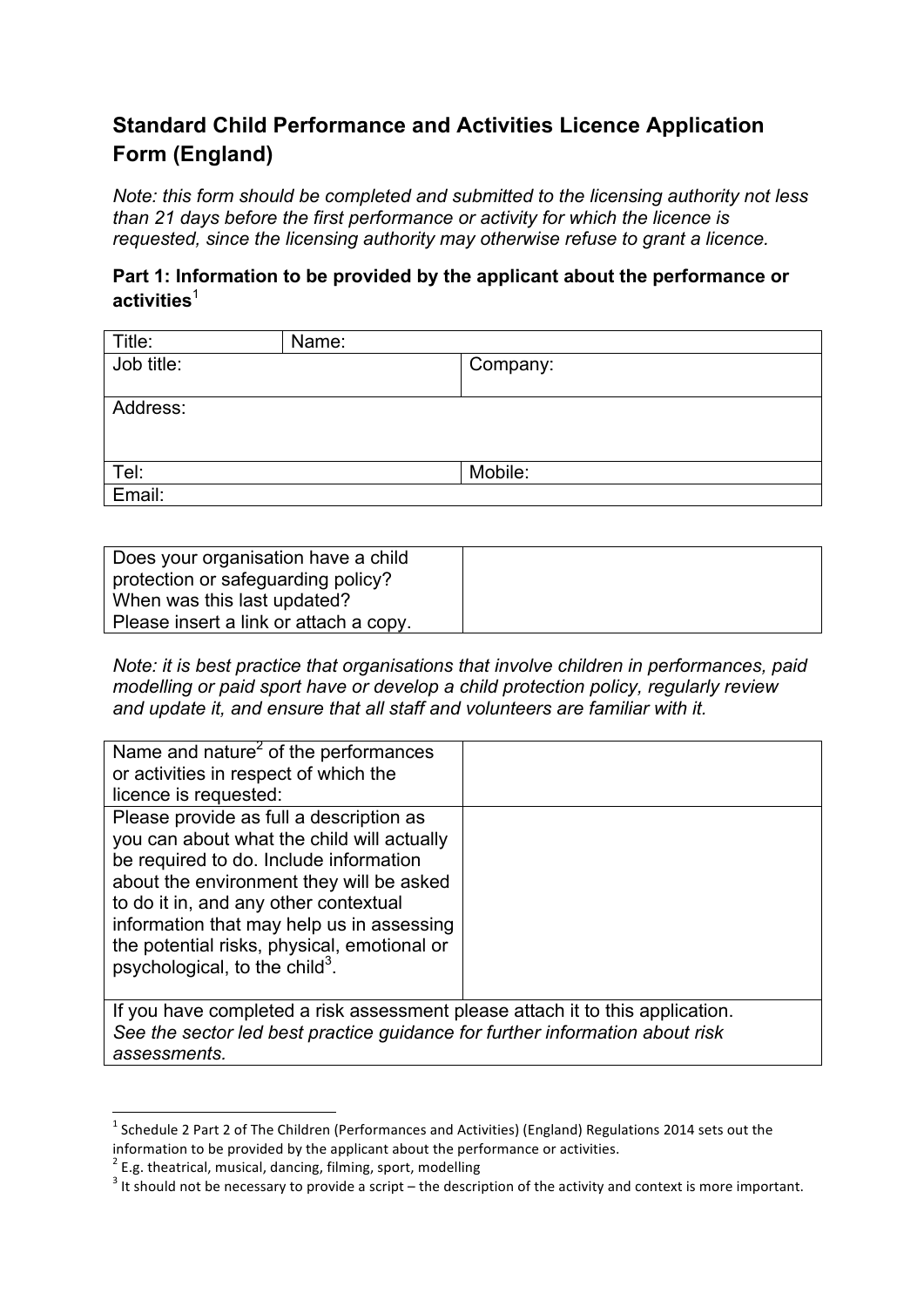| Place of activities, performances and<br>rehearsal for which the licence is<br>requested, including any periods on |  |
|--------------------------------------------------------------------------------------------------------------------|--|
| location:                                                                                                          |  |

| The dates of activities, performances or<br>rehearsals for which the licence is<br>requested:<br>If the dates are not known at this time <sup>4</sup> , |  |
|---------------------------------------------------------------------------------------------------------------------------------------------------------|--|
| please provide the number of days and<br>the period during which it is requested<br>that a child may take part in activities,                           |  |
| performances or rehearsals.                                                                                                                             |  |

| The expected total running time or      |  |
|-----------------------------------------|--|
| duration of activities or performances  |  |
| (including any rehearsal) in respect of |  |
| which a licence is requested:           |  |
| The approximate duration of the child's |  |
| appearance in the performance or        |  |
| activity:                               |  |

The amount of night work (if any) for which approval is being sought and please state:

| - the approximate number of days <sup>5</sup> : |  |
|-------------------------------------------------|--|
| - the approximate duration on each day:         |  |
| - the reason that the performance must          |  |
| take the form of night work <sup>6</sup> :      |  |

| The sums to be earned by the child in                                                           |  |
|-------------------------------------------------------------------------------------------------|--|
| taking part in the performance or activity:                                                     |  |
| The name, address and description <sup>7</sup> of                                               |  |
| the person to whom or to which the sums<br>are to be paid (if not to the child in<br>question): |  |
|                                                                                                 |  |

 $4$  This might be because the filming schedule cannot be fixed in advance, or the activity is dependent on weather conditions. See paragraph 1.7.2 of the advice issued by the Department for Education.

<u> 1989 - Jan Samuel Barbara, margaret e</u>

 $^5$  For these purposes any performance taking place after midnight and before the earliest permitted hour counts as an extension to the previous day. E.g. if the child performs on Tuesday and then performs after midnight, in the early hours of Wednesday, that counts as one day (Tuesday).<br>
<sup>6</sup> The local authority may want assurance that there is a good reason why the child is asked to take part in a

performance or activity at night.

 $\frac{1}{7}$  i.e. if it is an individual what is their relationship to the child, or is it a company or organisation and if so, what is their relationship to the child?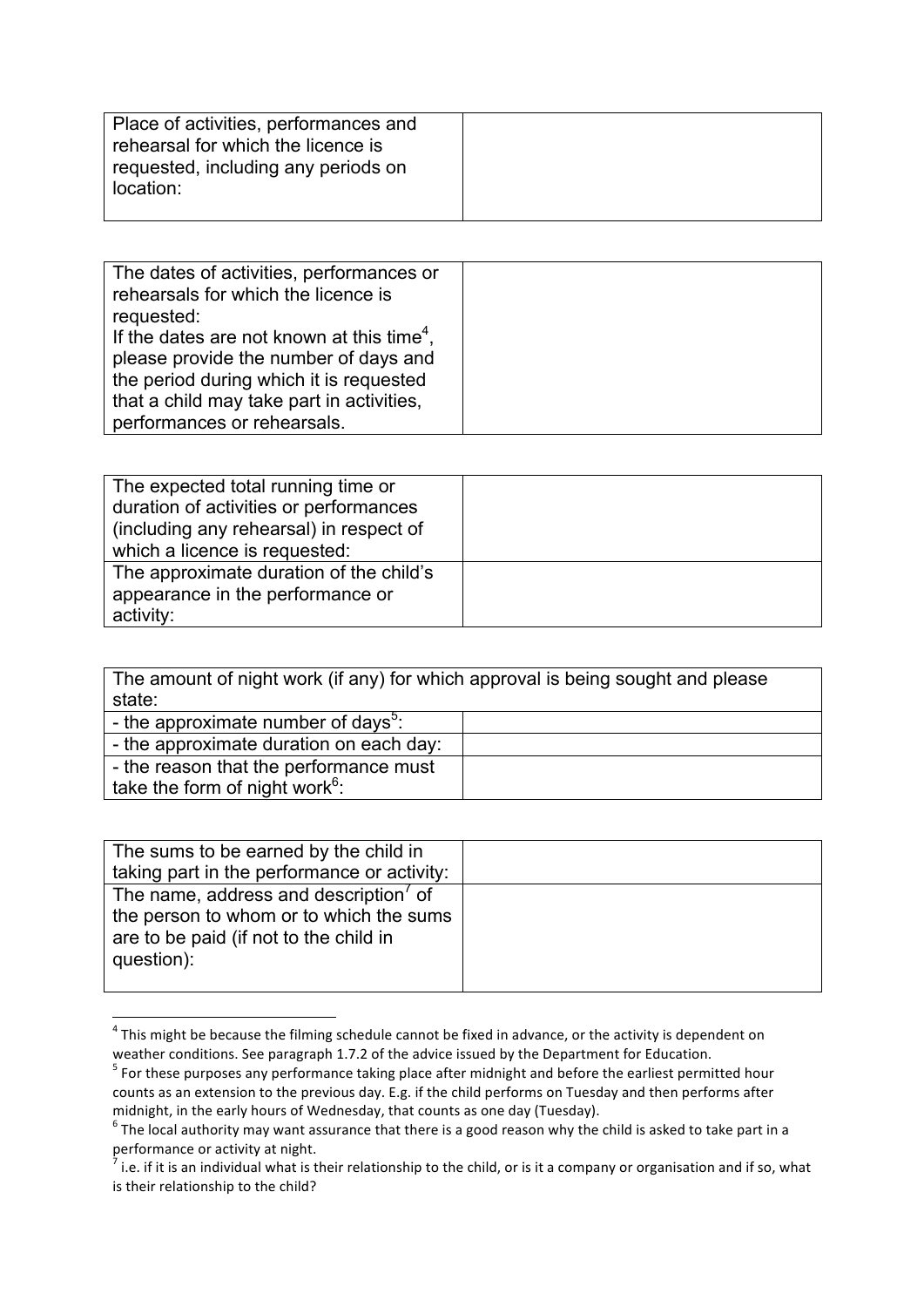Where a licence is requested in respect of a performance, the proposed arrangements for any rehearsals prior to the first performance for which a licence is requested. For each rehearsal please state the date, the place, and the approximate time and duration:

| The days or half days on which leave of<br>absence from school is requested to<br>enable the child to take part in the<br>performance, rehearsals or activity: |  |
|----------------------------------------------------------------------------------------------------------------------------------------------------------------|--|
|                                                                                                                                                                |  |

| Proposed arrangements (if any) for the education of the child during the period for<br>which the licence is requested stating -                                                         |       |
|-----------------------------------------------------------------------------------------------------------------------------------------------------------------------------------------|-------|
| Where the education is to be provided by<br>a school, name and address of the<br>school:                                                                                                |       |
| Where the education is to be provided<br>other than by a school:<br>(i) name, address and qualification of the<br>proposed teacher;                                                     | (i)   |
| (ii) the place where the child will be<br>taught;                                                                                                                                       | (ii)  |
| (iii) the proposed course of study;                                                                                                                                                     | (iii) |
| (iv) the number of other children to be<br>taught at the same time by the same<br>teacher and the sex and age of each<br>child;                                                         | (iv)  |
| (v) whether the child is to receive the<br>amount of education in accordance with<br>regulation 13(3)(e) of the Children<br>(Performances and Activities) (England)<br>Regulations 2014 | (v)   |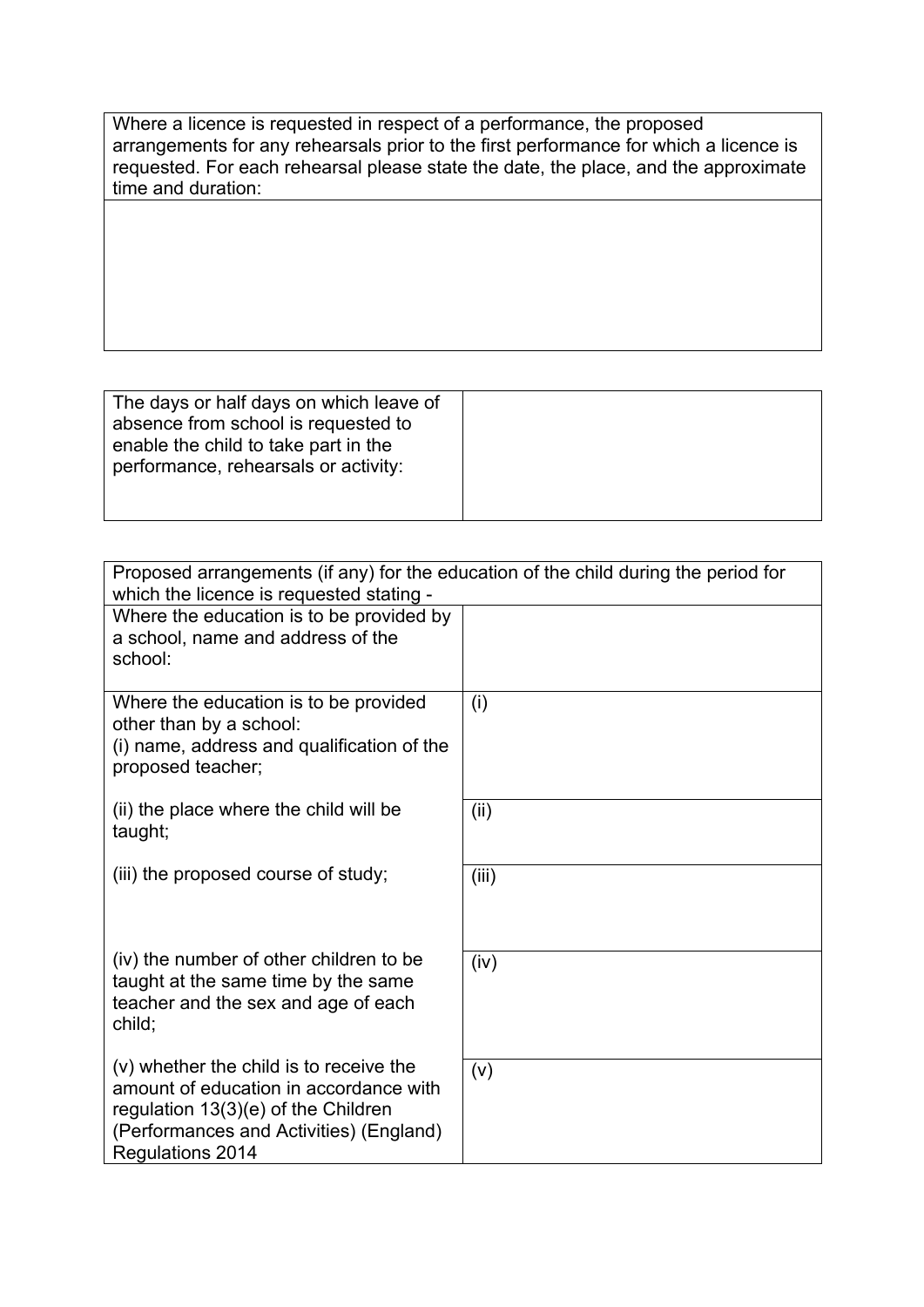| The name and address of the proposed<br>chaperone, or the name and address of<br>the parent or teacher who will have care<br>of the child:                                                                                                                |  |
|-----------------------------------------------------------------------------------------------------------------------------------------------------------------------------------------------------------------------------------------------------------|--|
| The name of the local authority or (in<br>Scotland) the education authority (if any)<br>which has previously approved the<br>appointment of the chaperone:                                                                                                |  |
| The number of children to be in the<br>charge of the chaperone during the time<br>when the chaperone will be in charge of<br>the child and the sex and age of each<br>child:                                                                              |  |
| The address of any accommodation<br>where the child will live, if different from<br>the place where the child would ordinarily<br>live, the number of other children and<br>details of the chaperone (if any) who will<br>live in the same accommodation: |  |

| Approximate length of time which the<br>child will spend travelling to and from the<br>place of performance, rehearsal or<br>activity each day:<br>Arrangements (if any) for transport there: |  |
|-----------------------------------------------------------------------------------------------------------------------------------------------------------------------------------------------|--|
| Arrangements (if any) for transport back:                                                                                                                                                     |  |

| The name of any other local authority, or |  |
|-------------------------------------------|--|
| in Scotland, any education authority to   |  |
| which an application has been made for    |  |
| another child to take part in             |  |
| performances or activities to which the   |  |
| application relates (if not known at the  |  |
| time of application, to be provided when  |  |
| known):                                   |  |

*Note: this will help the relevant local authorities to take a consistent approach.*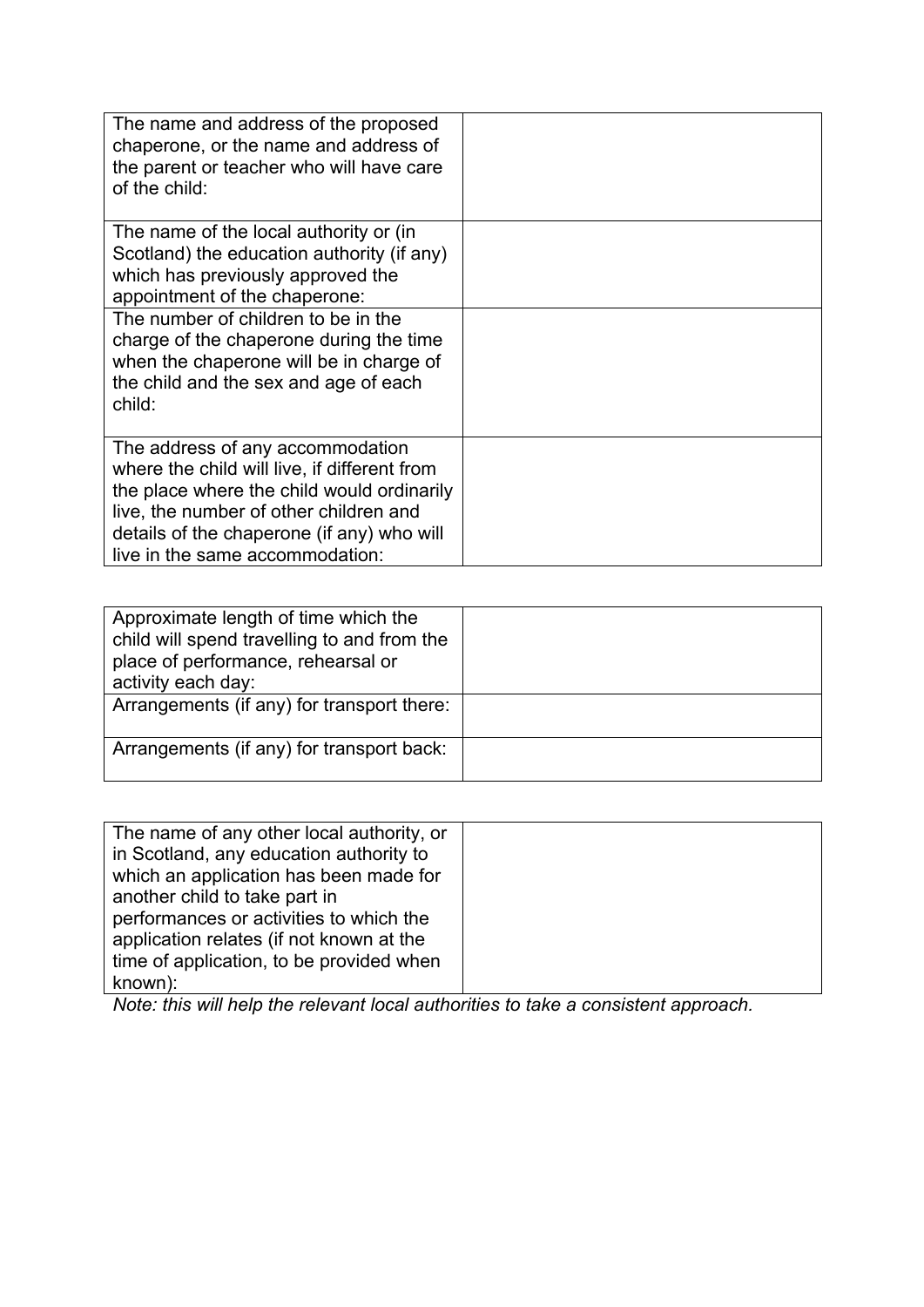#### **Part 2: Information to be provided by the applicant in relation to the child**

*Note: the applicant will usually need to obtain this information from the child's parent, and a parent of the child needs to sign the completed form, but the form should be submitted by the applicant (unless the parent is also responsible for organising the activity or production). See regulation 4 of the Children (Performances and Activities) (England) Regulations 2014.* 

| Child's name:          |  |
|------------------------|--|
| Child's home address:  |  |
| Child's date of birth: |  |

| Name and address of the school the<br>child currently attends: OR                                                                                                                                                                                                                               |  |
|-------------------------------------------------------------------------------------------------------------------------------------------------------------------------------------------------------------------------------------------------------------------------------------------------|--|
| If the child is not attending school, the<br>name and address of the child's private<br>teacher:                                                                                                                                                                                                |  |
| Details of each licence in relation to the child granted during the twelve months<br>preceding the date of the application by any local authority, or in Scotland, any<br>education authority, other than the licensing authority to which this application is<br>made <sup>8</sup> , stating - |  |
| The name of the authority:                                                                                                                                                                                                                                                                      |  |
| The date the licence was granted:                                                                                                                                                                                                                                                               |  |
| The dates and nature of performances or<br>activities:                                                                                                                                                                                                                                          |  |

 

 $^8$  This will only be relevant if the child has moved between authorities in the last 12 months.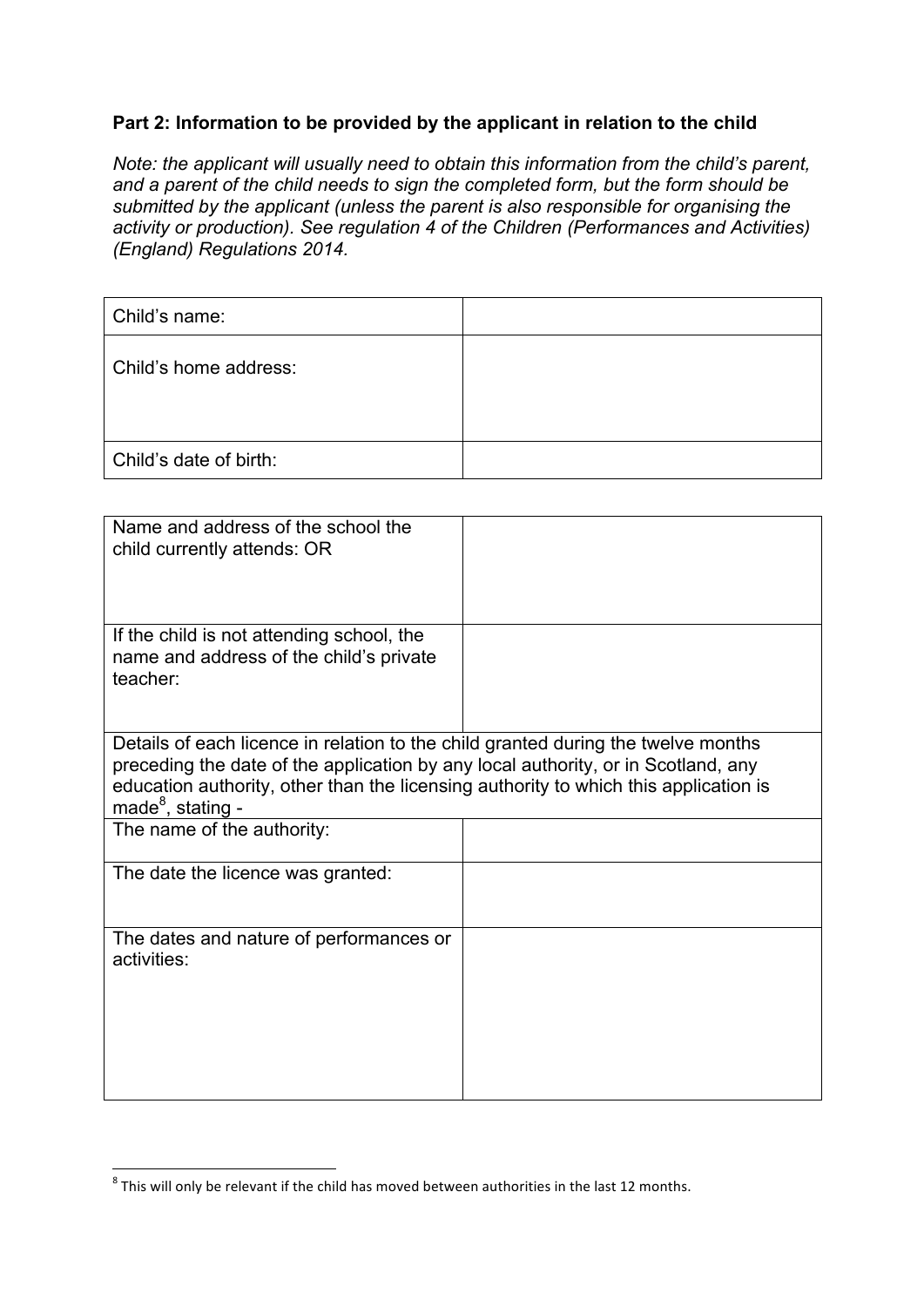| Details of each application in relation to the child for a licence refused by any other<br>authority in the last 12 months, other than the licensing authority to which this<br>application is made, stating - |  |
|----------------------------------------------------------------------------------------------------------------------------------------------------------------------------------------------------------------|--|
| The name of the local authority or                                                                                                                                                                             |  |
| education authority:                                                                                                                                                                                           |  |
| The reasons (if known) for the refusal to                                                                                                                                                                      |  |
| grant a licence:                                                                                                                                                                                               |  |
|                                                                                                                                                                                                                |  |
|                                                                                                                                                                                                                |  |

| Details of any performances for which a licence was not required <sup>9</sup> in which the child |  |  |
|--------------------------------------------------------------------------------------------------|--|--|
| took part during the previous 12 months, stating -                                               |  |  |
|                                                                                                  |  |  |
|                                                                                                  |  |  |
|                                                                                                  |  |  |
|                                                                                                  |  |  |
|                                                                                                  |  |  |
|                                                                                                  |  |  |

| Dates (if any) on which the child has     |  |
|-------------------------------------------|--|
| been absent from school during the        |  |
| twelve months preceding the date of the   |  |
| application by reason of taking part in a |  |
| performance or activity:                  |  |
|                                           |  |

Amount of any monies earned by the child during the last twelve months, stating whether the monies earned were in respect of performances or activities for which a licence was granted or a performance for which a licence was not required:

 

 $^9$  By virtue of section 37(3) of the Children and Young Persons Act 1963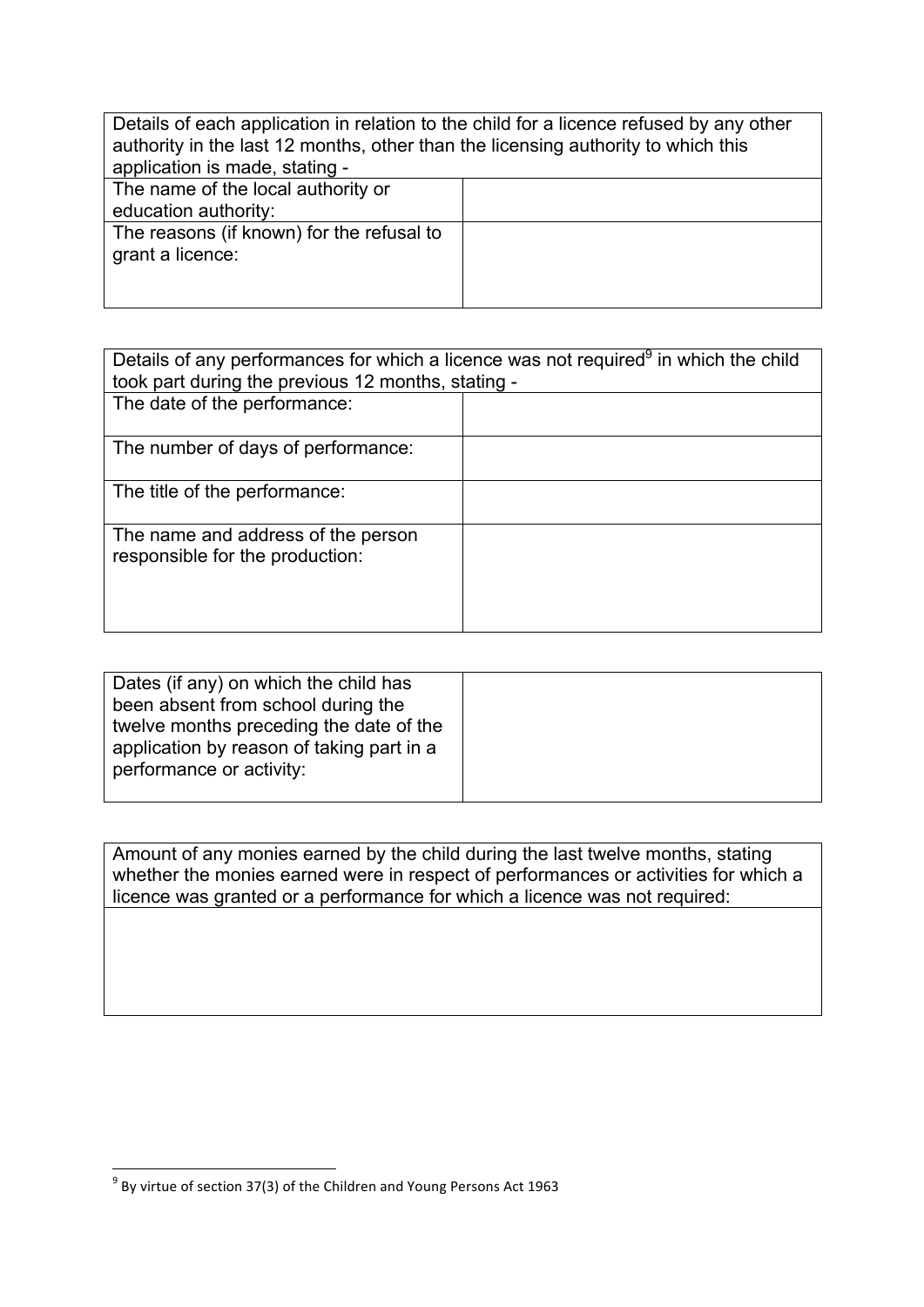#### **Medical declaration to be completed by child's parent**

| Does your child have:                                                                 | If yes please provide details including any treatment or<br>medication: |
|---------------------------------------------------------------------------------------|-------------------------------------------------------------------------|
| Asthma                                                                                |                                                                         |
| Any allergies                                                                         |                                                                         |
| Any skin conditions                                                                   |                                                                         |
| Hearing impairment                                                                    |                                                                         |
| Visual impairment                                                                     |                                                                         |
| Any learning disability                                                               |                                                                         |
| Any physical disability                                                               |                                                                         |
| Any medical conditions?                                                               |                                                                         |
| Taking any regular<br>medication(s)?                                                  |                                                                         |
| Been to see or had a<br>referral to a hospital<br>consultant in the last 6<br>months? |                                                                         |
| I confirm that I have<br>parental responsibility <sup>10</sup><br>for this child.     | Signature of parent:                                                    |
|                                                                                       | <b>Print Name:</b>                                                      |
| Postal Address (if<br>different from child)                                           |                                                                         |
| <b>Parents Email Address</b>                                                          |                                                                         |
| Parents Telephone No.                                                                 |                                                                         |

#### **I certify that to the best of my knowledge the details in this application are correct. I hereby apply for a licence under section 37 of the Children and Young Persons Act 1963:**

| <b>Signature of applicant:</b> |  |
|--------------------------------|--|
| Date:                          |  |

<u> 1989 - Jan Samuel Barbara, margaret e</u>

 $^{10}$  As defined within section 3 of the Children Act 1989, 'parental responsibility' means all of the rights, duties, powers, responsibilities and authority which by law a parent of a child has in relation to the child and his property.